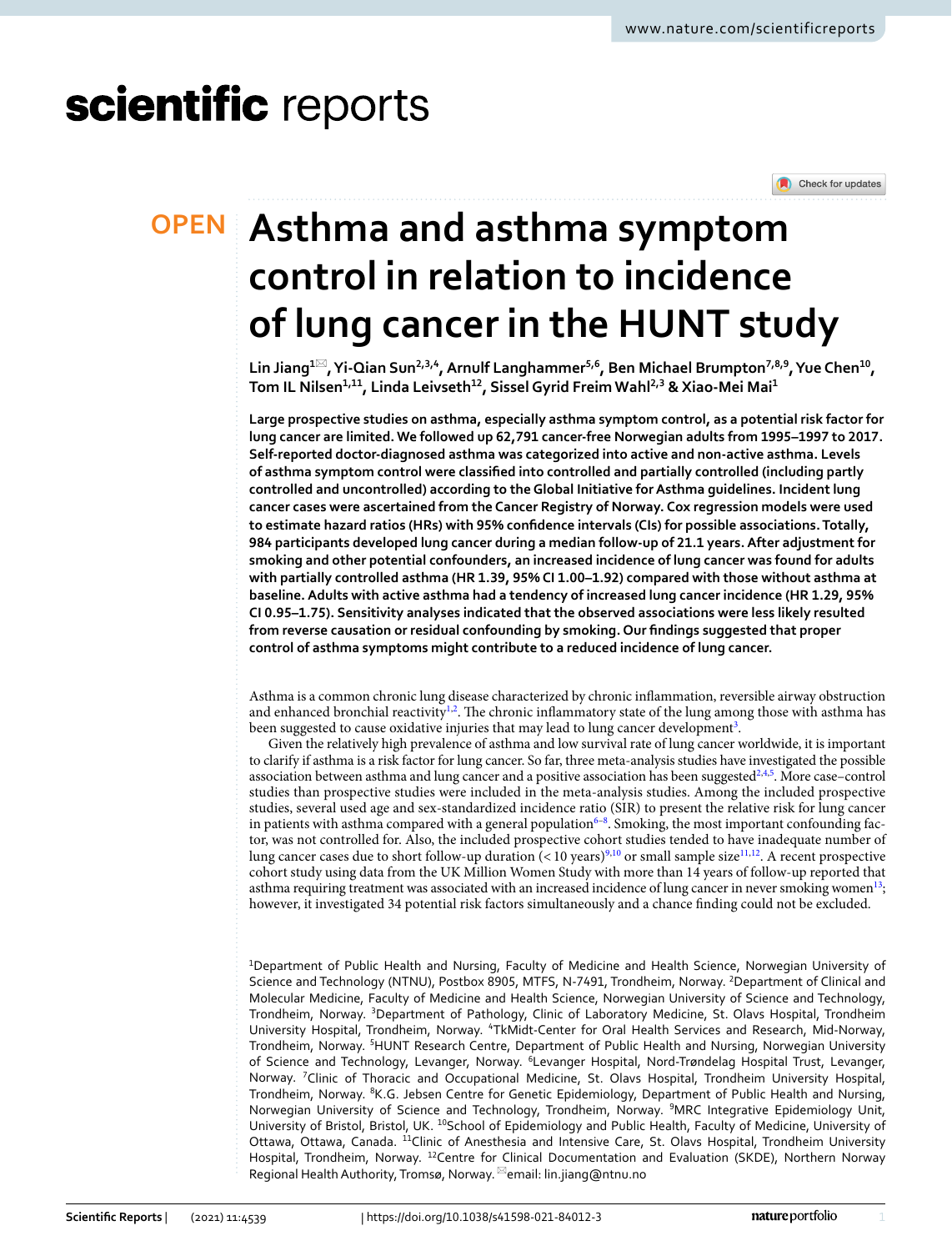| <b>Variables</b>                                                           | No asthma          | Non-active asthma  | <b>Active asthma</b> |  |
|----------------------------------------------------------------------------|--------------------|--------------------|----------------------|--|
| Number of subjects                                                         | 59,591             | 1090               | 2110                 |  |
| Age (years)                                                                | $49.5 \pm 17.0$    | $47.3 \pm 17.2$    | $51.1 \pm 17.3$      |  |
| Body mass index $(kg/m2)$                                                  | $26.3 \pm 4.0$     | $26.7 \pm 4.4$     | $27.4 \pm 4.9$       |  |
| Number of lung cancer cases (%)                                            | 921(1.6)           | 14(1.3)            | 49(2.3)              |  |
| Sex, % (women/men)                                                         | 53.0/47.0          | 51.2/48.8          | 56.2/43.8            |  |
| Allergic rhinitis, % (no/yes/unknown)                                      | 70.5/5.5/24.0      | 40.2/45.8/14.0     | 35.6/50.0/14.4       |  |
| Smoking status, % (never/current/former/unknown)                           | 43.0/28.6/26.3/2.2 | 40.6/28.2/29.0/2.2 | 37.3/28.5/32.0/2.1   |  |
| Passive smoking, % (never/ever/unknown)                                    | 18.5/79.6/1.9      | 15.9/83.0/1.1      | 14.7/83.2/2.0        |  |
| Alcohol consumption (times/month), % (never/ $\geq$ 1/unknown)             | 34.6/56.9/8.6      | 33.9/58.0/8.2      | 39.0/52.4/8.2        |  |
| Physical activity, % (inactive <sup>1</sup> /active <sup>2</sup> /unknown) | 21.6/48.0/30.4     | 25.4/50.4/24.2     | 22.4/45.9/31.7       |  |
| Total sitting time daily (hours), % $\leq 8/28$ /unknown)                  | 48.1/27.8/24.1     | 52.2/35.2/12.6     | 54.6/31.9/13.6       |  |
| Education (years), % $(< 10 / \ge 10 /$ unknown)                           | 34.0/61.0/5.1      | 31.8/63.1/5.1      | 38.5/55.5/6.0        |  |
| Economic difficulties, % (no/yes/unknown)                                  | 48.0/21.1/30.9     | 51.5/28.1/20.5     | 47.4/31.1/21.5       |  |
| Family history of cancer, % (no/yes)                                       | 75.0/25.0          | 72.8/27.2          | 69.1/30.9            |  |

<span id="page-1-0"></span>**Table 1.** Distribution of baseline characteristics according to asthma categories in the HUNT2 Study, 1995–1997 (n=62,791). HUNT: Nord-Trøndelag Health Study. Data are given as mean±standard deviation or percentage of subjects in each asthma category. 1Inactive: no physical activity or only light physical activity≤2 h per week. 2Active: physical activity level from low to high.

Asthma is not curable, but it is controllable with appropriate treatment. Nonetheless, about half of people with asthma in Europe are reported to be either partly controlled or uncontrolled<sup>14,15</sup>. Failure to control asthma symptoms may not only increase asthma exacerbations but also increase risk of other disease such as atrial fibrillation<sup>16</sup>. Few studies have investigated the possible associations between the levels of asthma symptom control and lung cancer risk.

The aim of the current study was to explore the potential associations of asthma overall as well as asthma status and symptom control with lung cancer incidence in a large prospective cohort study with a long followup duration.

#### **Results**

In total, 984 of the 62,791 participants developed lung cancer during a median follow-up of 21.1 years. Table [1](#page-1-0) describes the distribution of baseline characteristics of participants by asthma categories. Compared to those without asthma, participants with non-active or active asthma (active asthma was defned if participants with asthma confrmed symptoms of wheezing or reported using asthma medication at the baseline survey) were more likely to be former or passive smokers, and to have allergic rhinitis, economic difficulties or a family history of cancer at baseline (Table [1](#page-1-0)). Similar patterns were found among participants with controlled or partially controlled asthma (the latter was defned as fulflling one or more items based on the Global Initiative for Asthma guidelines) compared with participants without asthma (Supplementary Table S1). The proportion of controlled asthma was 37% among the participants with asthma and was 29% among the participants with active asthma.

There was no clear association between asthma overall and lung cancer incidence, with a HR of 1.19 (95% CI 0.91–1.57) after adjustment for smoking and other confounders (Table [2\)](#page-2-0). Active asthma tended to be associated with an increased lung cancer incidence with an imprecise estimate (HR 1.29, 95% CI 0.95–1.75). Notably, partially controlled asthma showed an increased lung cancer incidence with an adjusted HR of 1.39 (95% CI 1.00–1.92). Neither non-active asthma nor controlled asthma was associated with the incidence of lung cancer (Table [2\)](#page-2-0). In the adjusted model allergic rhinitis, as a possible confounder, was not associated with lung cancer incidence (HR 1.05, 95% CI 0.80–1.39). In addition, participants with both asthma and allergic rhinitis had a similar HR (1.25, 95% CI 0.86–1.82) for lung cancer incidence as participants with asthma and without allergic rhinitis (1.22, 95% CI 0.81–1.83) compared with those without asthma.

Results from the following sensitivity analyses provided supportive evidence for the above fndings: (1) Afer excluding the frst three-year follow-up, the associations of active asthma and partially controlled asthma with lung cancer incidence were strengthened (HR 1.41, 95% CI 1.04–1.93 for active asthma and HR 1.54, 95% CI 1.10–2.14 for partially controlled asthma, Table [3\)](#page-2-1). Afer exclusion of the frst fve-year follow-up, it showed similar pattern of results as the originals (Supplementary Table S2). (2) The results after exclusion of asthma cases with a higher possibility of COPD using the post-bronchodilator fixed ratio of FEV<sub>1</sub>/FVC or the lower limit of normal approach were similar to the original ones (Supplementary Tables S3 and S4). (3) Multiple imputation for missing data of all covariates including smoking showed comparable association estimates (Supplementary Table S5) compared with those before the imputation both in the primary cohort (Table [2\)](#page-2-0) and in the cohort excluding the frst 3-year follow-up (Table [3](#page-2-1)). (4) In the analysis using a negative control exposure (details are given in Supplementary Text, Figure and Table S6), migraine was inversely associated with heavy smoking in our study population. However, migraine was not associated with lung cancer incidence afer adjustment for smoking, suggesting that our observed associations of active asthma and partially controlled asthma with lung cancer incidence were less likely biased by residual confounding due to smoking. (5) The results of competing

2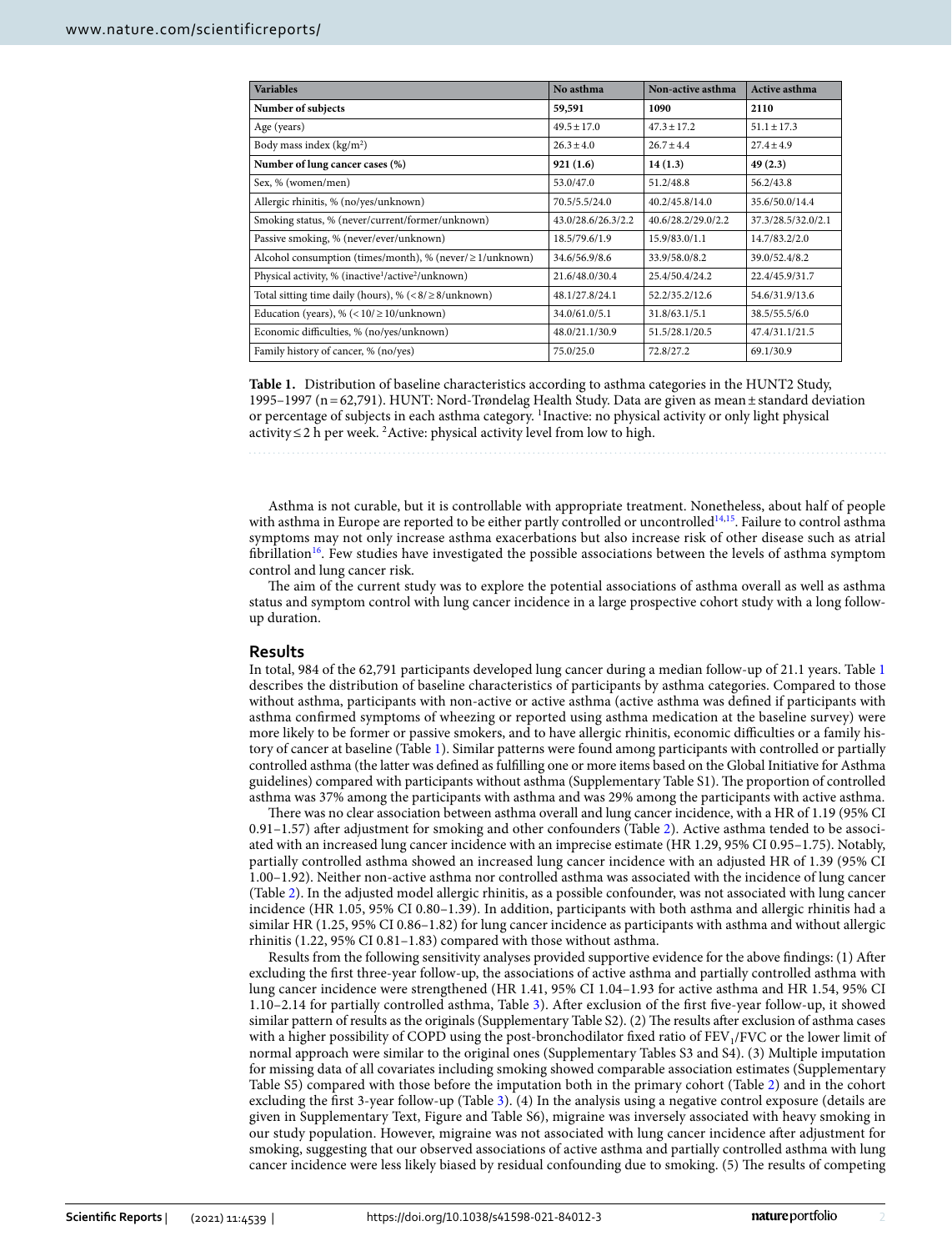|                |                                        |                      |            |                               | Crude <sup>1</sup> |               | Adjusted <sup>2</sup> |               |
|----------------|----------------------------------------|----------------------|------------|-------------------------------|--------------------|---------------|-----------------------|---------------|
| Asthma overall |                                        |                      | n/Cases    | IR (per 1000<br>person-years) | <b>HR</b>          | 95% CI        | <b>HR</b>             | 95% CI        |
| No             |                                        |                      | 59,591/921 | 0.82                          | 1.00               | Reference     | 1.00                  | Reference     |
| Yes            |                                        |                      | 3200/63    | 1.08                          | 1.29               | $1.00 - 1.67$ | 1.19                  | $0.91 - 1.57$ |
|                | Asthma status                          |                      |            |                               |                    |               |                       |               |
|                |                                        | Non-active asthma    | 1090/14    | 0.69                          | 1.01               | $0.59 - 1.71$ | 0.94                  | $0.55 - 1.61$ |
|                |                                        | Active asthma        | 2110/49    | 1.28                          | 1.41               | $1.06 - 1.88$ | 1.29                  | $0.95 - 1.75$ |
|                | Asthma symptom<br>control <sup>3</sup> |                      |            |                               |                    |               |                       |               |
|                |                                        | Controlled           | 1170/15    | 0.66                          | 0.88               | $0.53 - 1.46$ | 0.91                  | $0.54 - 1.52$ |
|                |                                        | Partially controlled | 1622/42    | 1.47                          | 1.58               | $1.16 - 2.16$ | 1.39                  | $1.00 - 1.92$ |

<span id="page-2-0"></span>Table 2. The associations of asthma overall, asthma status and levels of asthma symptom control with lung cancer incidence, the HUNT Study, 1995–97 to 2017 (n=62,791). CI: confdence interval; HR: hazard ratio; IR: incidence rate. 1Age was used as the time scale in the crude model. 2Adjusted for sex, body mass index, smoking  $[(never, former (<10, 10–20, and >20 pack-years (pvrs)), current (<10, 10–20, and >20 prrs)], passive$ smoking, alcohol consumption, physical activity, total sitting time daily, education, economic difficulties, family history of cancer and allergic rhinitis. Age was used as the time scale. *Tvc* option of the *stcox* command in Stata was used to model the non-proportional hazards for sex, smoking and economic difculties in the adjusted models. 3An "unknown" level of asthma symptom control is not shown due to limited lung cancer cases  $(n=6)$ .

**Crude1 Adjusted2 Asthma overall n/Cases IR (per 1000 person-years) HR 95% CI HR 95% CI** No 1.00 Reference 2.00 September 1.00 Reference 1.00 Reference 2.00 Reference Yes 1.38 1.06–1.79 1.27 0.96–1.68 Asthma status Non-active asthma  $1051/12$  0.70 0.96 0.54–1.70 0.90 0.51–1.61 Active asthma 2053/48 1.50 1.54 1.54 1.15–2.07 1.41 1.04–1.93 Asthma symptom control<sup>3</sup>

> Controlled 1152/15 0.78 0.96 0.57–1.60 0.98 0.58–1.66 Partially controlled 1564/41 1.73 1.74 1.27–2.39 1.54 1.10–2.14

<span id="page-2-1"></span>**Table 3.** The associations of asthma overall, asthma status and levels of asthma symptom control with lung cancer incidence afer excluding the frst three-year follow-up, the HUNT Study, 1995–97 to 2017 (n=61,315). CI: Confdence interval; HR: Hazard ratio; IR: Incidence rate. 1Age was used as the time scale in the crude model. 2Adjusted for sex, body mass index, smoking [(never, former (<10, 10–20, and>20 pack-years (pyrs)), current (<10, 10–20, and>20 pyrs)], passive smoking, alcohol consumption, physical activity, total sitting time daily, education, economic difculties, family history of cancer and allergic rhinitis. Age was used as the time scale. *Tvc* option of the *stcox* command in Stata was used to model the non-proportional hazards for sex, smoking and economic difficulties in the adjusted models.<sup>3</sup>An "unknown" level of asthma symptom control with limited lung cancer cases  $(n=4)$  is not shown.

risk analysis excluding the infuence of death showed a similar trend as our main results with wider CIs due to many cases of death  $(n=15,653)$  (Supplementary Table S7).

### **Discussion**

In this prospective cohort study with 984 incident lung cancer cases during a median follow-up of 21.1 years, we did not observe a clear association between asthma overall and lung cancer incidence. However, partially controlled asthma was associated with an increased lung cancer incidence. Adults with active asthma showed a tendency of increased lung cancer incidence. There was no association of non-active asthma or controlled asthma with the lung cancer incidence.

Previous meta-analysis studies have suggested a positive association between asthma and lung cancer<sup>[2,](#page-6-1)[4](#page-6-3)[,5](#page-6-4)</sup>. We did not observe a clear association between asthma overall and lung cancer incidence. One of the explanations for this discrepancy may be due to residual confounding by smoking. Many of the studies included in the meta-analyses did not thoroughly address the role of smoking in the association<sup>6-8</sup>. The best way to address confounding by smoking is to study the association among never smokers or with certain lung cancer histologic types. Rosenberger et al. found that the positive association between asthma and lung cancer became weaker in a sub-analysis among never smokers or when lung cancer was restricted to adenocarcinoma, a histologic type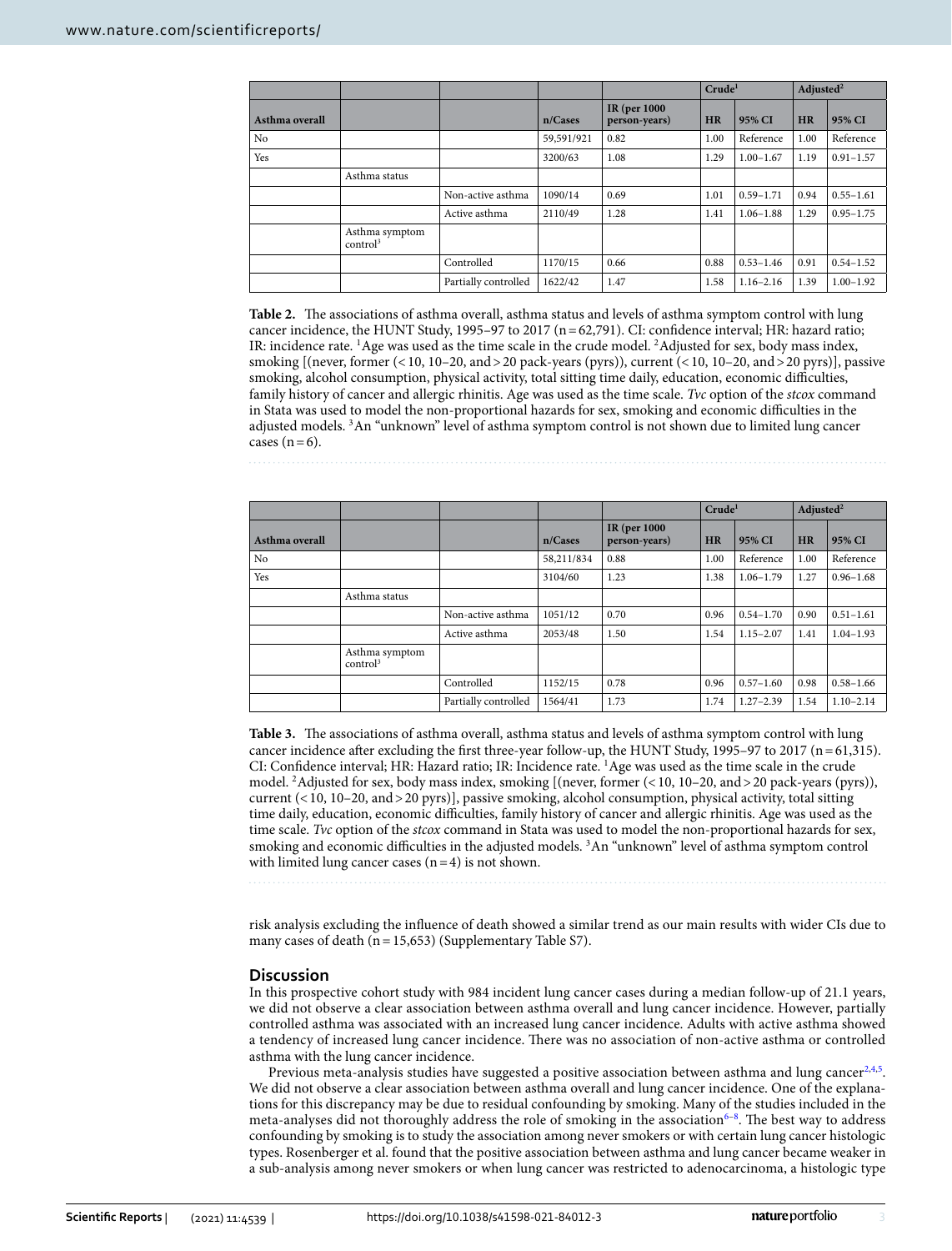that is less strongly associated with smoking than other lung cancer subtypes<sup>[4](#page-6-3)</sup>. We were not able to evaluate the associations in never smokers and with histologic types due to small number of lung cancer cases (e.g. there were only 56 lung cancer cases in the never smokers). Instead, we classifed smoking status into detailed categories including pack-years in the adjusted model and performed sensitivity analyses such as multiple imputations and negative control exposure to address the possibility of residual confounding by smoking. Although we did not observe a clear association with asthma overall, we found that partially controlled asthma was associated with an increased incidence of lung cancer. Participants with active asthma had a tendency for increased lung cancer incidence. Analyses afer multiple imputations for the missing data of all confounders including smoking showed similar pattern of results. The negative control exposure analysis using migraine also suggested that the observed associations were less likely biased by residual confounding from smoking, but residual confounding by smoking cannot completely be excluded. In line with our fndings, Pirie and his colleagues included over half a million never smoking women from the UK Million Women Study who were followed up for more than 14 years and found that asthma requiring treatment was associated with an increased incidence of lung cancer[13](#page-6-11).

Active airway infammation linked with active asthma or partially controlled asthma may be associated with the lung carcinogenic process through elevated levels of free radicals and reduced levels of antioxidants $3$ , increased DNA damages and mutations<sup>2</sup>, and permanent abnormality of the airways<sup>17</sup>. In our study 29% of the active asthma patients were controlled. As there was no association between controlled asthma and incidence of lung cancer, this would dilute the association so that we only observed a tentative association between active asthma and incidence of lung cancer. Tus, levels of asthma symptom control may refect the levels of infammation better than the defnition of active asthma. On the other hand, participants with partially controlled asthma were likely to visit their physicians. Tis might have led to an increased referral to x-ray of thorax and thus a greater chance for screening of lung cancer. In addition, 50% of the participants with partially controlled asthma in our study reported having used inhaled corticosteroid (ICS) regularly. Previous studies have reported an independently inverse association of the use of ICS with lung cancer risk $18,19$  $18,19$  $18,19$ . Our study showed similar HRs for lung cancer incidence among adults with partially controlled asthma who used ICS compared with those who did not use ICS (data not presented). As we did not have information on the dosage or the patients' compliance with ICS use, the potential infuence of ICS on the risk of lung cancer warrants further investigation.

Our study is one of few prospective cohort studies that have investigated the potential associations of asthma overall, asthma status and symptom control with the incidence of lung cancer. We had a large and homogeneous study population and a long follow-up duration over 20 years. We also had information on a panel of potential confounders at baseline, which made it possible to minimize confounding. The information of lung cancer cases from the Cancer Registry of Norway is complete and accurate<sup>20</sup>. Misclassification of asthma due to early undiagnosed lung cancer, the so-called reverse causation, might not be an important problem in this study as we observed strengthened results afer exclusion of the frst three years of follow-up.

Our study has several limitations. First, misclassifcation of asthma was possible due to self-reporting. Nevertheless, self-reported asthma has been verified to be highly specific and reliable in many population studies $^{21}$ . In addition, the prevalence of asthma and active asthma (5.1% and 3.3% respectively) in our study was similar to a previous HUNT study using a slightly different definition of asthma<sup>22</sup> and another Nordic study<sup>23</sup>. In our study 37% of the participants with asthma were symptom controlled, which was comparable with the fndings from other European studies<sup>14,[15](#page-6-13)</sup>. All information on asthma was collected at baseline long before the diagnosis of lung cancer. Tus, the misclassifcation of asthma was likely to be non-diferential that in general would lead to an underestimated association. However, asthma symptoms fluctuate over time. The association estimates generated from the one-time measure of asthma symptoms from HUNT2 may not refect the true efect of the varying asthma symptoms on lung cancer incidence. Second, COPD may be misdiagnosed as asthma due to similar symptoms, especially among elderly people. This can bias the association between asthma and lung cancer. However, we excluded participants with possible COPD according to the GOLD defnition at baseline and further excluded asthma cases with higher possibility of COPD in the sensitivity analyses. Third, we did not have information on air pollution, radon, or occupational exposure to asbestos and other carcinogenic agents, which are also important risk factors for lung cancer<sup>24</sup>. However, except for two smallest municipalities having had mining industries previously, there was nearly no industrial pollution in the northern area of Trøndelag during the time of HUNT2 study<sup>22</sup>. The level of indoor radon in the county was shown to be in the safety range ( $\lt$  200 Bq/m3) in the national measurement during  $1999-2000^{25}$ . No asbestos-cement factories have existed in the county<sup>26</sup>. In any case, people with heavy exposure to asbestos should be minorities due to prohibition of importation and strict regulation to the use of asbestos in Norway since 1980<sup>26</sup>. At last, even if we have attempted to adjust for a large panel of potential confounders in our analyses, we cannot exclude the possibility of unknown confounding.

In conclusion, our study showed that participants with partially controlled asthma had an increased incidence of lung cancer. The finding suggested that proper control of asthma symptoms not only reduced asthma exacerbations but might also contribute to a reduced incidence of lung cancer.

#### **Methods**

**Study design and population.** The baseline data were derived from the second survey of The HUNT Study (HUNT2, 1995–1997). All adults aged 20 years or older living in the area of northern Trøndelag, Norway were invited to complete general questionnaires on health and lifestyle factors and undergo clinical examinations<sup>27</sup>.

A total of 65,227 adults (69% of the invited) participated in HUNT2. Every participant was followed up from the date of participation in HUNT2 until the date of frst diagnosis of lung cancer, the date of death or emigration from Norway or the end of follow-up on December 31, 2017, whichever came frst. Lung cancer diagnoses were obtained from the Cancer Registry of Norway. Information on vital status and emigration was obtained from the National Population Registry.

4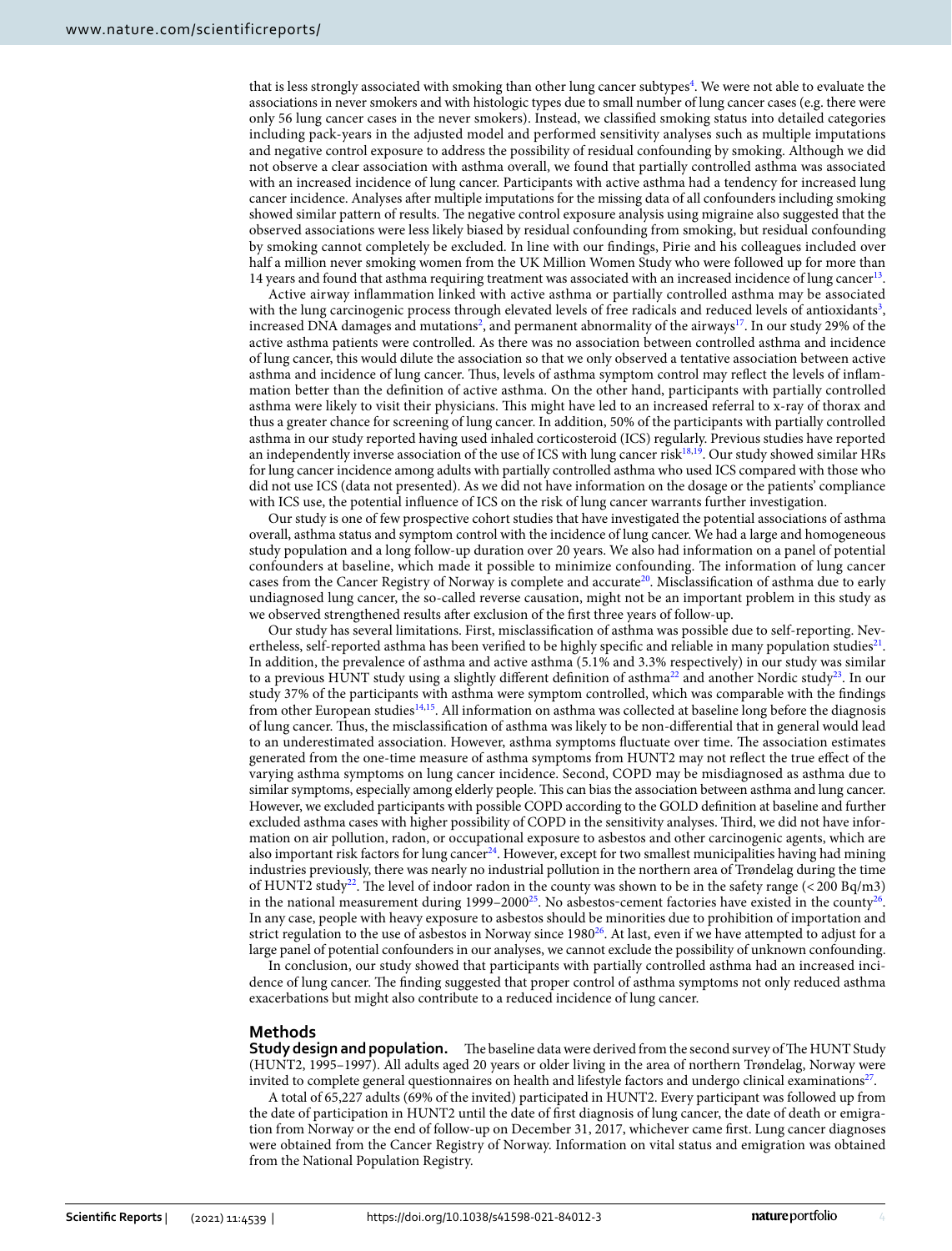

<span id="page-4-0"></span>**Figure 1.** Flow chart of study participants.

We frst excluded 2053 participants with previous cancer diagnoses before the baseline based on information from the Cancer Registry of Norway. Additionally, we excluded 71 participants without information on ever asthma. To minimize the infuence by chronic obstructive pulmonary disease (COPD), we further excluded 312 adults who had possible COPD with all of the following criteria according to the Global Initiative for Chronic Obstructive Lung Disease (GOLD) definition<sup>28</sup>: reported doctor-diagnosed COPD, post-bronchodilator FEV<sub>1</sub>/ FVC< 0.7 and ever smokers at baseline. Reported doctor-diagnosed COPD was defned based on the question "Have you been diagnosed as having chronic bronchitis or emphysema by a doctor?". Lung function was measured by spirometry in HUNT2. The FEV<sub>1</sub>/FVC ratio was calculated from forced expiratory volume in 1 s (FEV<sub>1</sub>) and forced vital capacity (FVC)<sup>28</sup>. The post-bronchodilator fixed ratio (FEV<sub>1</sub>/FVC < 0.7) is the recommended spirometric criterion for diagnosing COPD<sup>28</sup>. This left 62,791 participants in the primary cohort for analyses (Fig. [1\)](#page-4-0).

**Asthma defnition.** Detailed information on asthma history, symptoms and medication use was obtained from questionnaires<sup>27</sup>. Asthma was defined by affirmative answers to the following two questions: "Do you have, or have you had asthma?" in combination with "Have you been diagnosed as having asthma by a doctor?"  $(n=3200)$ . Asthma status was further categorized into active  $(n=2110)$  and non-active  $(n=1090)$  asthma. Participants were considered having active asthma if they confrmed symptoms of wheezing or reported using asthma medication in the last 12 months. The following four items were used to describe the level of asthma symptom control: 1) daytime symptoms more than twice weekly, 2) any night awakening, 3) need for reliever medications more than twice weekly or 4) any activity limitation based on the Global Initiative for Asthma (GINA) Global Strategy for Asthma Management and Prevention guidelines<sup>[29](#page-6-27)</sup>. According to the GINA guidelines, controlled asthma refers to asthma without any of the above four items, partly controlled asthma refers to 1–2 items and uncontrolled asthma 3–4 items. We initially classifed levels of asthma symptom control as controlled (n=1170), partly controlled (n=1227), uncontrolled (n=395), and unknown (n=408). Partly controlled and uncontrolled were collapsed into one category named "partially controlled" due to a small number of lung cancer cases in the uncontrolled category.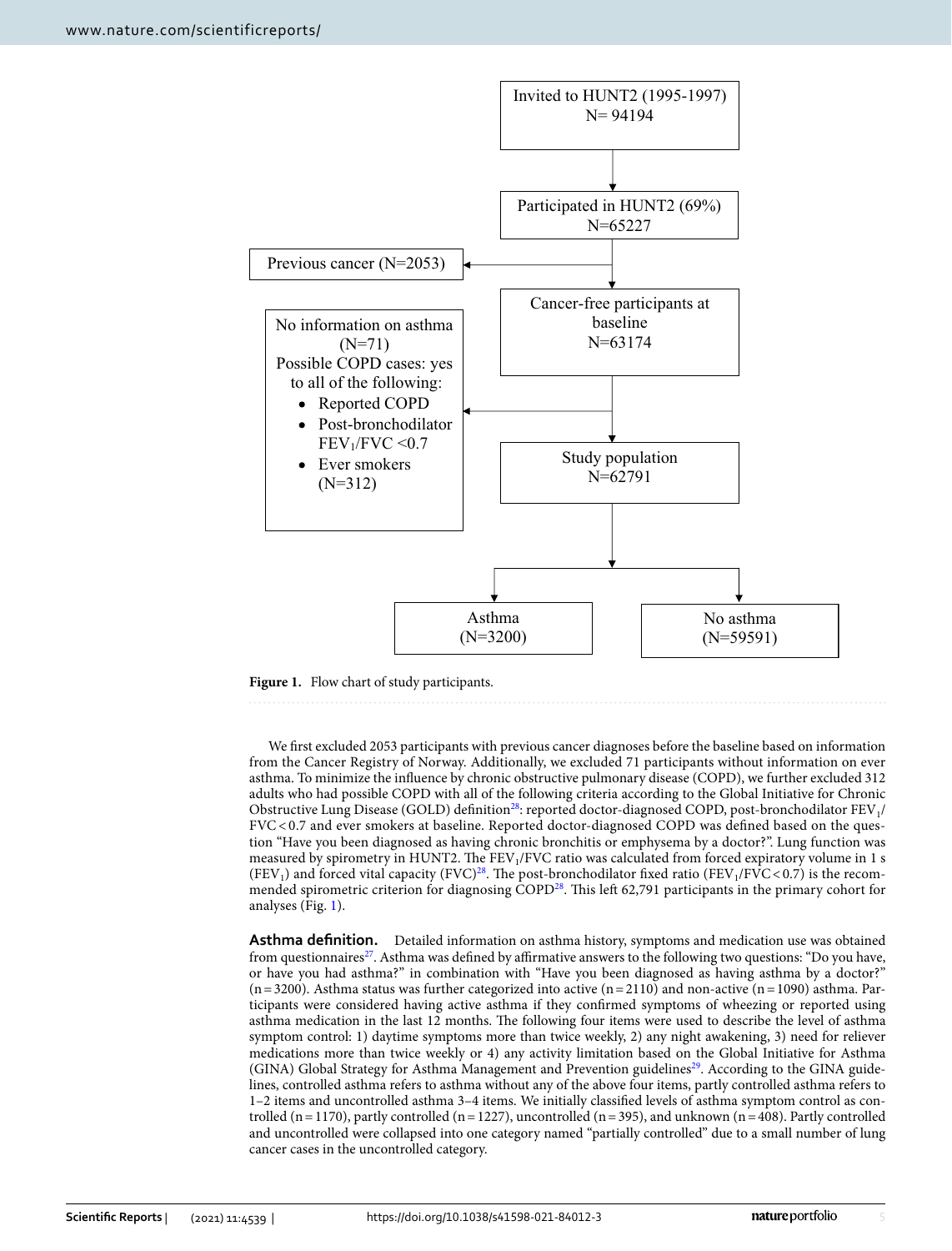**Other baseline variables.** Weight and height were measured by health professionals at clinical examination. Body mass index (BMI) was calculated as weight in kilograms divided by height squared in meter (kg/m<sup>2</sup>) and was grouped into three categories (<25.0, 25.0–29.9, and ≥30.0 kg/m<sup>2</sup>) according to the recommendations of the World Health Organization (WHO)<sup>30</sup>. Based on information of smoking status and pack-years, participants were classifed into the detailed categories of smoking: never, former (<10, 10–20, and>20 pack-years (pyrs)) and current (<10, 10–20, and>20 pyrs). Other covariates were categorized as: passive smoking (never, only childhood, only adulthood, and both), alcohol consumption (never, 1–4, and≥5 times/month), physical activity (inactive, low, moderate, and high), total sitting time daily (0–4, 5–7, and≥8 h), education (<10, 10–12, and≥13 years), economic difculty (yes/no) and family history of cancer (yes/no). Participants were considered having allergic rhinitis if reporting having allergic rhinitis in combination with use of allergy medication or allergic symptoms to pollen or pets. Missing information on each of the aforementioned variables was included in the analyses as an "unknown" category.

**Ascertainment of lung cancer.** By using the unique 11-digit personal identifcation number, participants' information from HUNT2 was linked to the Cancer Registry of Norway<sup>31</sup>. The International Classification of Diseases version 10 (ICD-10) codes used for registration of lung cancer are C33-C3[431.](#page-6-29) Data from the Cancer Registry of Norway are reasonably accurate and complete<sup>[32](#page-6-30)</sup>.

**Statistical analysis.** Baseline characteristics of the participants were presented by asthma categories (no asthma, non-active asthma, and active asthma). We used Cox proportional hazard models to examine the potential associations of asthma overall, asthma status, and levels of asthma symptom control with lung cancer incidence. Crude and adjusted hazard ratios (HRs) with 95% confdence intervals (CIs) were calculated. Age was used as the underlying time variable. Potential confounders were selected based on previous knowledge<sup>[33–](#page-6-31)[36](#page-6-32)</sup> and directed acyclic graph (DAG). In the adjusted model, detailed categories of smoking status combined with pack-years was used to minimize confounding by smoking. The model also took account of sex, BMI, passive smoking, alcohol consumption, physical activity, total sitting time daily, education, economic difficulties, family history of cancer and allergic rhinitis. Allergic rhinitis was included in the model as a potential confounder because it commonly occurs together with asthma and has been reported to be inversely associated with lung cancer risk $34$ .

We assessed the proportional hazards assumption by Schoenfeld Residuals for exposures and all covariates. Apart from sex, smoking and economic difficulties, other covariates did not show evidence against proportional hazards assumption. We therefore used the *tvc* option of the *stcox* command in Stata to model the non-proportional hazards for sex, smoking and economic difficulties.

We performed several sensitivity analyses to test the robustness of our fndings: (1) To address reverse causality by existing but undiagnosed lung cancer, we excluded both the frst three-year and fve-year follow-up. (2) To further minimize the misclassifcation of COPD as asthma, we used two ways to exclude asthma cases with a higher possibility of COPD: we excluded asthma cases who had smoked ten pack-years or more and were older than 40 years when getting the asthma diagnosis and had (a) post-bronchodilator  $FEV<sub>1</sub>/FVC<0.7$  (fixed ratio criterion) (n = 104) or (b) post-bronchodilator  $FEV_1/FVC$  z score < -1.64 (lower limit of normal criterion)  $(n = 75)$ . The fixed ratio criterion is the mostly used approach to define airflow limitation, whereas the lower limit of normal criterion overcomes the overestimation of the number of COPD among elderly<sup>28</sup>. (3) To address residual confounding by smoking and other covariates due to information missing, we conducted multivariable chained imputation with fully conditional specification  $(m = 10 \text{ imputed datasets})$  for the missing data of all covariates based on the assumption of missing at random. (4) To further address residual confounding by smoking, we performed analysis using migraine as a negative control exposure. This negative control exposure should be associated with the same confounder as the main exposure but not causally associated with the outcome <sup>37</sup>. The aim of analysis using a negative control exposure is to identify residual confounding that may have resulted in invalid causal inference for the main exposure-outcome association<sup>37</sup>. Previous study suggested that migraine was associated with smoking<sup>38</sup> but not with lung cancer. If we observed no association between migraine and lung cancer afer adjustment for smoking, it indicated that the main exposure-outcome (asthma-lung cancer) association was less likely resulted from residual confounding by smoking. (5) To deal with possible competing risk due to death, a competing risk analysis based on Fine-Gray model was used<sup>39</sup>. All statistical analyses were performed with STATA/SE 15.1 (College Station, TX, USA).

### **Ethics approval**

The study was approved by the Regional Committee for Medical and Health Research Ethics of South-East Norway (2015/78/REC South-East). All participants signed informed written consent on participation in HUNT. The study was performed in accordance with the ethical standards as laid down in the 1964 Declaration of Helsinki and its later amendments or comparable ethical standards.

#### **Data availability**

Data from the HUNT Study is available on request to the HUNT Data Access Committee (hunt@ medisin.ntnu. no) when is used in research projects. The HUNT data access information describes the policy regarding data availability [\(https://www.ntnu.edu/hunt/data](https://www.ntnu.edu/hunt/data)).

Received: 11 August 2020; Accepted: 11 February 2021Published online: 25 February 2021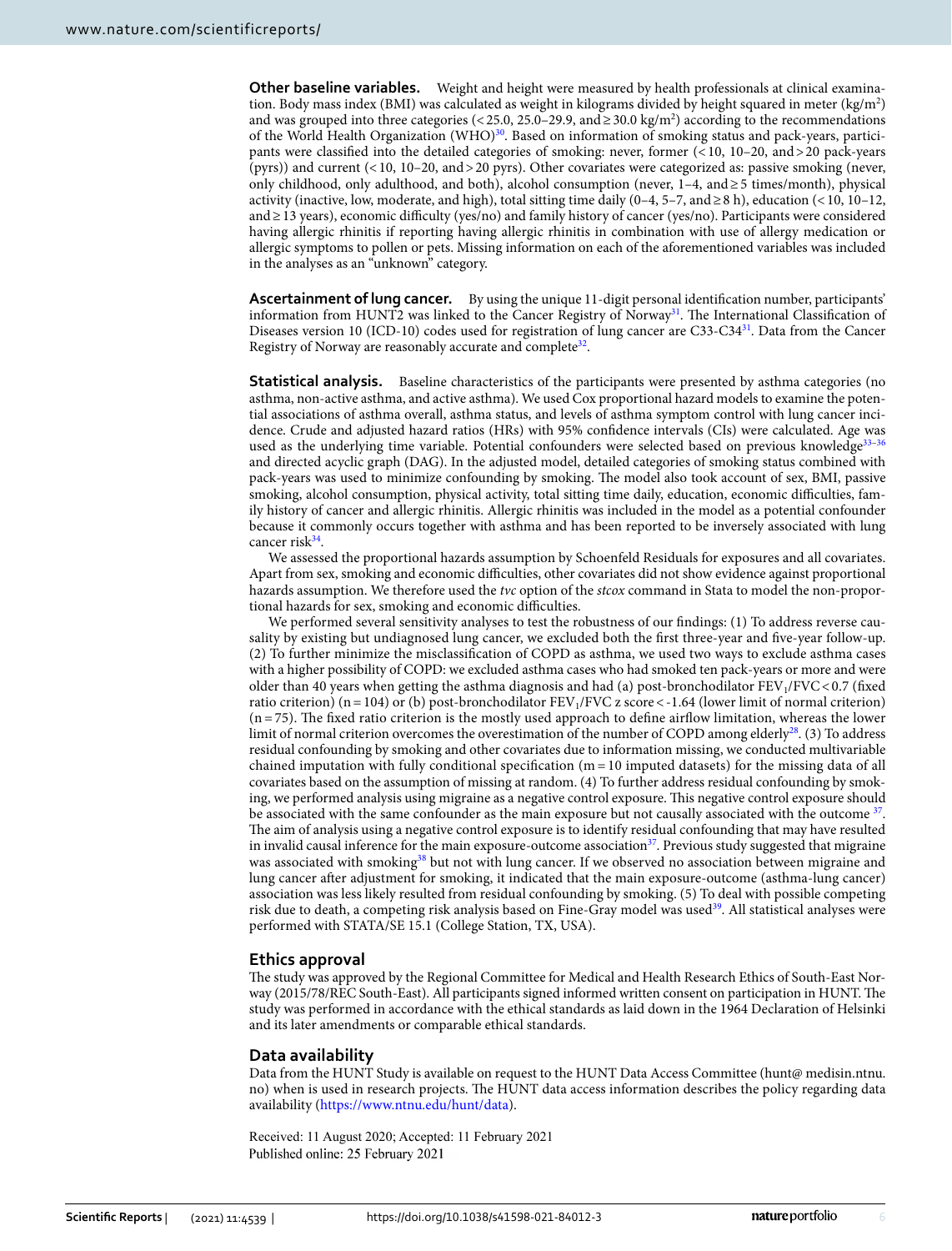#### **References**

- <span id="page-6-0"></span>1. The Global Asthma Network. The Global Asthma Report 2018. (2018).
- <span id="page-6-1"></span>2. Santillan, A. A., Camargo, C. A. Jr. & Colditz, G. A. A meta-analysis of asthma and risk of lung cancer (United States). *Cancer Causes Control* **14**, 327–334 (2003).
- <span id="page-6-2"></span>3. Azad, N., Rojanasakul, Y. & Vallyathan, V. Infammation and lung cancer: roles of reactive oxygen/nitrogen species. *J. Toxicol. Environ. Health. B Crit. Rev.* **11**, 1–15 (2008).
- <span id="page-6-3"></span>4. Rosenberger, A. *et al.* Asthma and lung cancer risk: a systematic investigation by the International Lung Cancer Consortium. *Carcinogenesis* **33**, 587–597 (2012).
- <span id="page-6-4"></span>5. Qu, Y. L. *et al.* Asthma and the risk of lung cancer: a meta-analysis. *Oncotarget* **8**, 11614–11620 (2017).
- <span id="page-6-5"></span>6. Bofetta, P., Ye, W., Boman, G. & Nyren, O. Lung cancer risk in a population-based cohort of patients hospitalized for asthma in Sweden. *Eur. Respir. J.* **19**, 127–133 (2002).
- 7. Hwang, C. Y. *et al.* Cancer risk in patients with allergic rhinitis, asthma and atopic dermatitis: a nationwide cohort study in Taiwan. *Int. J. Cancer* **130**, 1160–1167 (2012).
- <span id="page-6-6"></span>8. Ji, J. *et al.* Cancer risk in hospitalised asthma patients. *Br. J. Cancer* **100**, 829–833 (2009).
- <span id="page-6-7"></span>9. Brown, D. W., Young, K. E., Anda, R. F., Felitti, V. J. & Giles, W. H. Re: asthma and the risk of lung cancer. fndings from the Adverse Childhood Experiences (ACE). *Cancer Causes Control* **17**, 349–350 (2006).
- <span id="page-6-8"></span>10. Colak, Y., Afzal, S., Nordestgaard, B. G. & Lange, P. Characteristics and Prognosis of Never–Smokers and smokers with asthma in the Copenhagen general population study. A Prospective Cohort Study. *Am. J. Respir. Crit. Care Med.* **192**, 172–181 (2015).
- <span id="page-6-9"></span>11. Mills, P. K., Beeson, W. L., Fraser, G. E. & Phillips, R. L. Allergy and cancer: organ site-specifc results from the Adventist Health Study. *Am. J. Epidemiol.* **136**, 287–295 (1992).
- <span id="page-6-10"></span>12. Talbot-Smith, A., Fritschi, L., Divitini, M. L., Mallon, D. F. & Knuiman, M. W. Allergy, atopy, and cancer: a prospective study of the 1981 Busselton cohort. *Am. J. Epidemiol.* **157**, 606–612 (2003).
- <span id="page-6-11"></span>13. Pirie, K., Peto, R., Green, J., Reeves, G. K. & Beral, V. Lung cancer in never smokers in the UK Million Women Study. *Int. J. Cancer* **139**, 347–354 (2016).
- <span id="page-6-12"></span>14. Cazzoletti, L. *et al.* Asthma control in Europe: a real-world evaluation based on an international population-based study. *J. Allergy Clin. Immunol.* **120**, 1360–1367 (2007).
- <span id="page-6-13"></span>15. Demoly, P. *et al.* Prevalence of asthma control among adults in France, Germany, Italy, Spain and the UK. *Eur. Respir. Rev.* **18**, 105–112 (2009).
- <span id="page-6-14"></span>16. Cepelis, A. *et al.* Associations of asthma and asthma control with atrial fbrillation risk: results from the Nord–Trøndelag health study (HUNT). *JAMA Cardiol.* **3**, 721–728 (2018).
- <span id="page-6-15"></span>17. Roche, W. R. Infammatory and structural changes in the small airways in bronchial asthma. *Am. J. Respir. Crit. Care Med.* **157**, S191-194 (1998).
- <span id="page-6-16"></span>18. Parimon, T. *et al.* Inhaled corticosteroids and risk of lung cancer among patients with chronic obstructive pulmonary disease. *Am. J. Respir. Crit. Care Med.* **175**, 712–719 (2007).
- <span id="page-6-17"></span>19. Lee, C. H. *et al.* Inhaled corticosteroid use and risks of lung cancer and laryngeal cancer. *Respir. Med.* **107**, 1222–1233 (2013).
- <span id="page-6-18"></span>20. Cancer Registry of Norway. (2017). [http://www.krefregisteret.no/.](http://www.kreftregisteret.no/)
- <span id="page-6-19"></span>21. Toren, K., Brisman, J. & Jarvholm, B. Asthma and asthma-like symptoms in adults assessed by questionnaires. A literature review. *Chest* **104**, 600–608 (1993).
- <span id="page-6-20"></span>22. Langhammer, A., Johnsen, R., Holmen, J., Gulsvik, A. & Bjermer, L. Cigarette smoking gives more respiratory symptoms among women than among men Te Nord-Trøndelag Health Study (HUNT). *J. Epidemiol. Commun. Health* **54**, 917–922 (2000).
- <span id="page-6-21"></span>23. Dahl, R. & Bjermer, L. Nordic consensus report on asthma management. *Respir. Med.* **94**, 299–327 (2000).
- <span id="page-6-22"></span>24. Subramanian, J. & Govindan, R. Lung cancer in never smokers: a review. *J. Clin. Oncol.* **25**, 561–570 (2007).
- <span id="page-6-23"></span>25. Kommunekartlegginger-radon (Municipal Surveys-Radon). (2013).<http://www.nrpa.no/temaartikler/90379/kart-og-data-radon>
- <span id="page-6-24"></span>. 26. Ulvestad, B., Kjaerheim, K., Møller, B. & Andersen, A. Incidence trends of mesothelioma in Norway, 1965–1999. *Int. J. Cancer* **107**, 94–98 (2003).
- <span id="page-6-25"></span>27. Krokstad, S. *et al.* Cohort profle: the HUNT study, Norway. *Int. J. Epidemiol.* **42**, 968–977 (2013).
- <span id="page-6-26"></span>28. Vogelmeier, C. F. *et al.* Global strategy for the diagnosis, management, and prevention of chronic obstructive lung disease 2017 report. GOLD Executive Summary. *Am. J. Respir. Crit. Care Med.* **195**, 557–582 (2017).
- <span id="page-6-27"></span>29. 2019 GINA Report. Global Strategy for Asthma Management and Prevention 82019 update. (2019).
- <span id="page-6-28"></span>30. WHO. *Preventing and Managing the Global Epidemic [Report of a WHO Consultation on Obesity]* (World Health Organization, Geneva, 2004).
- <span id="page-6-29"></span>31. Cancer Registry of Norway. *Cancer in Norway 2014-Cancer Incidence, Mortality, Survival and Prevalence in Norway* (Cancer Registry of Norway, Oslo, 2015).
- <span id="page-6-30"></span>32. Larsen, I. K. *et al.* Data quality at the Cancer Registry of Norway: an overview of comparability, completeness, validity and timeliness. *Eur. J. Cancer* **45**, 1218–1231 (2009).
- <span id="page-6-31"></span>33. Jiang, L. *et al.* Prolonged sitting, its combination with physical inactivity and incidence of lung cancer: prospective data from the HUNT Study. *Front. Oncol.* **9**, 101 (2019).
- <span id="page-6-33"></span>34. Kantor, E. D., Hsu, M., Du, M. & Signorello, L. B. Allergies and asthma in relation to cancer risk. *Cancer Epidemiol. Biomarkers Prev.* **28**, 1395–1403 (2019).
- 35. Turner, M. C. *et al.* Cancer mortality among US men and women with asthma and hay fever. *Am. J. Epidemiol.* **162**, 212–221 (2005).
- <span id="page-6-32"></span>36. Sun, Y. Q. *et al.* Associations of serum 25-hydroxyvitamin D level with incidence of lung cancer and histologic types in Norwegian adults: a case-cohort analysis of the HUNT study. *Eur. J. Epidemiol.* **33**, 67–77 (2018).
- <span id="page-6-34"></span>37. Lipsitch, M., Tchetgen, E. T. & Cohen, T. Negative controls: a tool for detecting confounding and bias in observational studies. *Epidemiology (Cambridge, Mass.)* **21**, 383 (2010).
- <span id="page-6-35"></span>38. López-Mesonero, L. *et al.* Smoking as a precipitating factor for migraine: a survey in medical students. *J. Headache Pain* **10**, 101 (2009).
- <span id="page-6-36"></span>39. Austin, P. & Fine, J. Practical recommendations for reporting Fine–Gray model analyses for competing risk data. *Stat. Med.* **36**, 4391–4400 (2017).

#### **Acknowledgments**

The HUNT Study is collaboration between HUNT Research Centre (Faculty of Medicine and Health Sciences, Norwegian University of Science and Technology—NTNU), Nord-Trøndelag County Council, Central Norway Regional Health Authority and the Norwegian Institute of Public Health.

#### **Author contributions**

L.J. conducted statistical analyses, interpreted results and wrote the initial draf of the manuscript. Y.Q.S. and X.M.M. contributed to the study design and statistical analyses. A.L. and X.M.M. were responsible for data

7